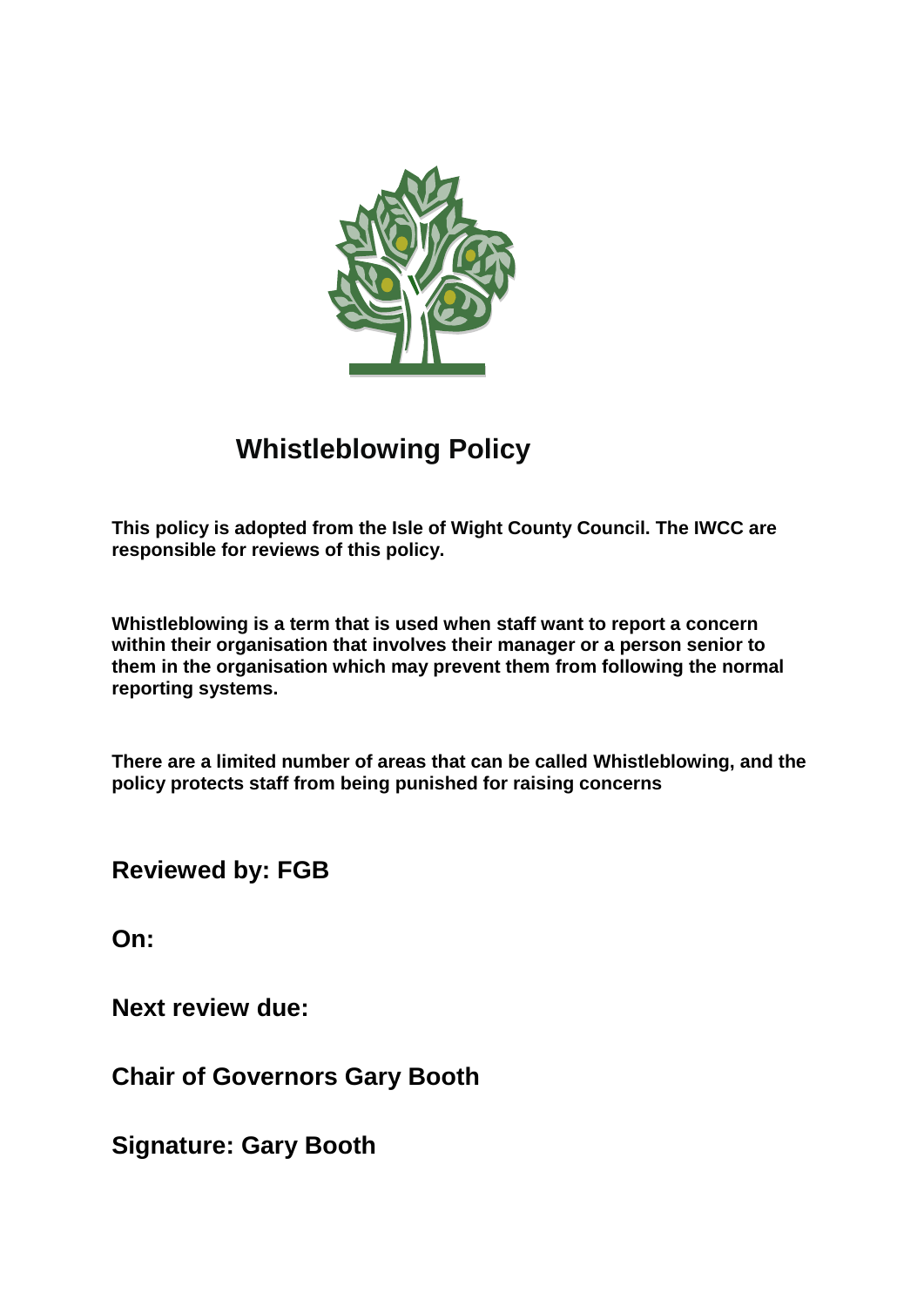

# <span id="page-1-0"></span>**1 Document Information**

| <b>Title:</b>                                   | <b>Whistleblowing Policy</b>                                                                                                                                                                                                                                 |
|-------------------------------------------------|--------------------------------------------------------------------------------------------------------------------------------------------------------------------------------------------------------------------------------------------------------------|
| <b>Status:</b>                                  | <b>Final</b>                                                                                                                                                                                                                                                 |
| <b>Current Version:</b>                         | V <sub>7</sub>                                                                                                                                                                                                                                               |
| <b>Author:</b><br><b>Sponsor:</b>               | Sharon Hartill, HR Lead<br>Human Resources, Advisory Services<br><sup>t</sup> sharon.hartill@iow.gov.uk<br><b>■ (01983) 821000 ext 6293</b><br><b>Judy Mason</b><br>HR Manager/Principal Lawyer<br>judy.mason@iow.gov.uk<br><b>■ (01983) 821000 ext 6338</b> |
| <b>Consultation:</b>                            | <b>Recognised Trade Unions</b>                                                                                                                                                                                                                               |
| <b>Approved by:</b><br><b>Approval Date:</b>    | <b>June 2019</b>                                                                                                                                                                                                                                             |
| <b>Review Frequency:</b><br><b>Next Review:</b> | <b>Two Years</b><br><b>June 2021</b>                                                                                                                                                                                                                         |

| <b>Version History</b> |                  |                                                         |  |  |
|------------------------|------------------|---------------------------------------------------------|--|--|
| <b>Version</b>         | <b>Date</b>      | <b>Description</b>                                      |  |  |
| V2.1                   | April 2007       | Approved                                                |  |  |
| V2.2                   | March 2011       | <b>Draft Revised Policy</b>                             |  |  |
| V3.0                   | <b>July 2011</b> | Approved                                                |  |  |
| V3.1                   | November 2011    | Updated Safeguarding Procedures - Approved              |  |  |
| V4.1                   | November 2012    | <b>Review and Updated</b>                               |  |  |
| V4.2                   | May 2013         | <b>Draft Revised Policy</b>                             |  |  |
| V4.3                   | <b>July 2013</b> | Approved                                                |  |  |
| V5                     | May 2015         | Revised Policy to reflect recent changes to legislation |  |  |
| V6                     | <b>June 2019</b> | Revised policy & procedure                              |  |  |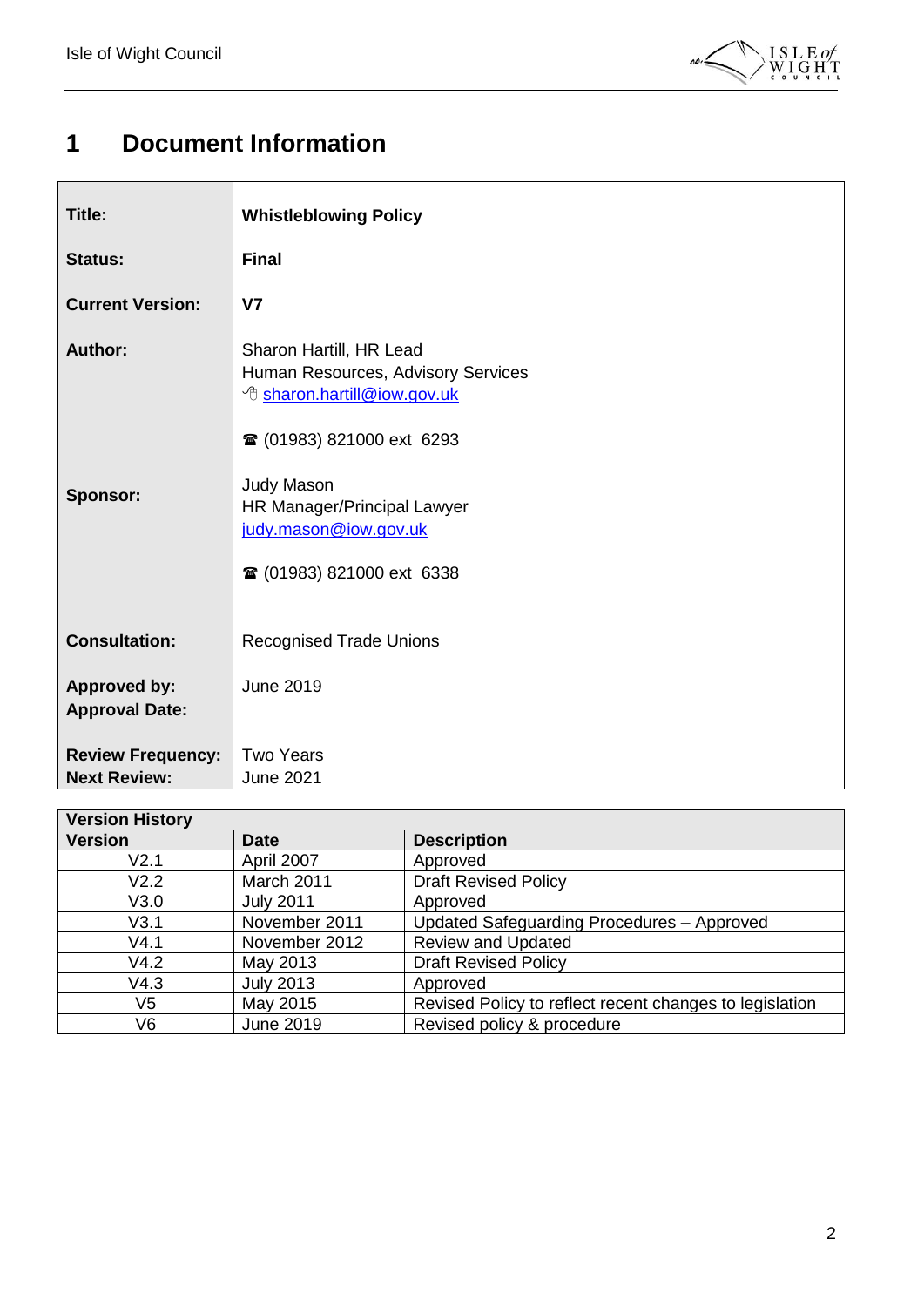

#### <span id="page-2-0"></span>**Contents**  $\overline{\mathbf{2}}$

| $\overline{1}$ |  |
|----------------|--|
| 2              |  |
| 3              |  |
| 4              |  |
| 5              |  |
| 6              |  |
| $\overline{7}$ |  |
| 8              |  |
| 9              |  |
| 10             |  |
| 11             |  |
| 12             |  |
| 13             |  |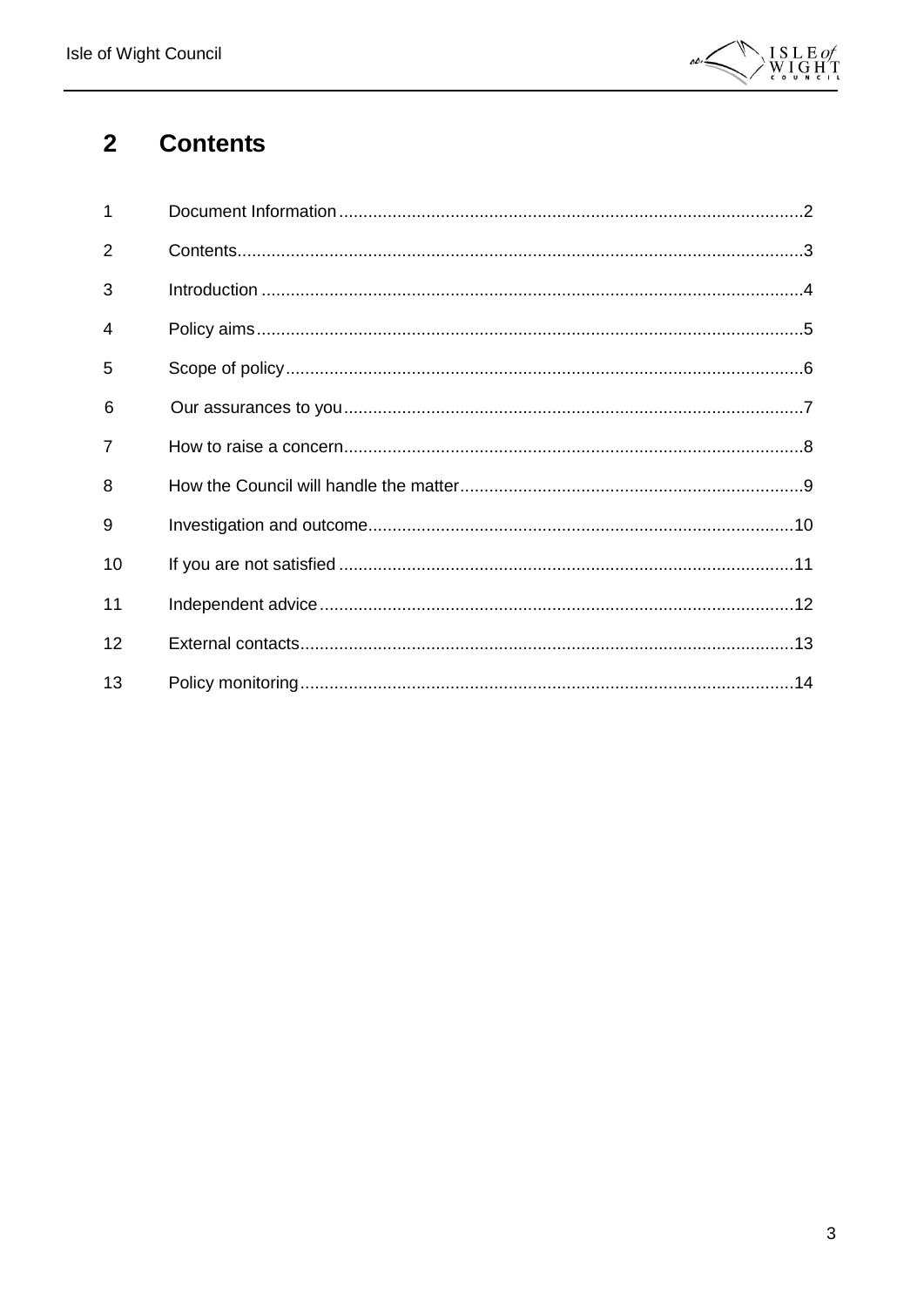

### <span id="page-3-0"></span>**3 Introduction**

- 3.1 The Isle of Wight Council is committed to the highest standards of openness, honesty, probity and accountability. In line with this commitment the Isle of Wight Council encourages anyone who has a genuine concern about malpractice or wrongdoing within the Council to come forward without fear of reprisal and voice their concerns.
- 3.2 'Whistleblowing' is the disclosure of information which relates to suspected malpractice that is occurring within the organisation. This will include an illegal, immoral, irregular, dangerous or unethical activity under their employer's control. This can cover a criminal offence, the breach of a legal obligation, a miscarriage of justice, a danger to health and safety of any individual, damage to the environment or a deliberate attempt to conceal any of the above.
- 3.3 This policy primarily covers employees (including teaching non-teaching staff within schools) and people working for or on behalf of the Council including casual and agency workers, contractors or sub-contractors who are providing a service on behalf of the Council. The Isle of Wight Council also encourages volunteers (including School Governors) who have a concern to raise it in the knowledge that it will be taken seriously and dealt with appropriately. This policy does not form part of any employee's contract of employment and we may amend it at any time.
- 3.4 It is essential that disclosures of impropriety, irregularity or wrong doing are dealt with appropriately and promptly. This policy will not apply where there is already an appropriate procedure in place for dealing with a concern. Specifically, this policy is not designed to be used for allegations that fall within the scope of specific statutory procedures (for example child or vulnerable adult protection) which will normally be referred for consideration under the relevant processes, unless the whistle blower has good reason to believe that the appropriate process is not being followed or will not be followed effectively.
- 3.5 This policy seeks to encourage and assist those individuals above, who believe they have discovered malpractice or impropriety, to raise their concerns within the Isle of Wight Council in the first instance rather than overlooking a problem or raising concerns outside of the organisation.
- 3.6 This policy is not designed to question financial or business decisions taken by the Isle of Wight Council nor should it be used to reconsider any matters, which have already been addressed under the disciplinary, grievance, equality or other employment related procedures.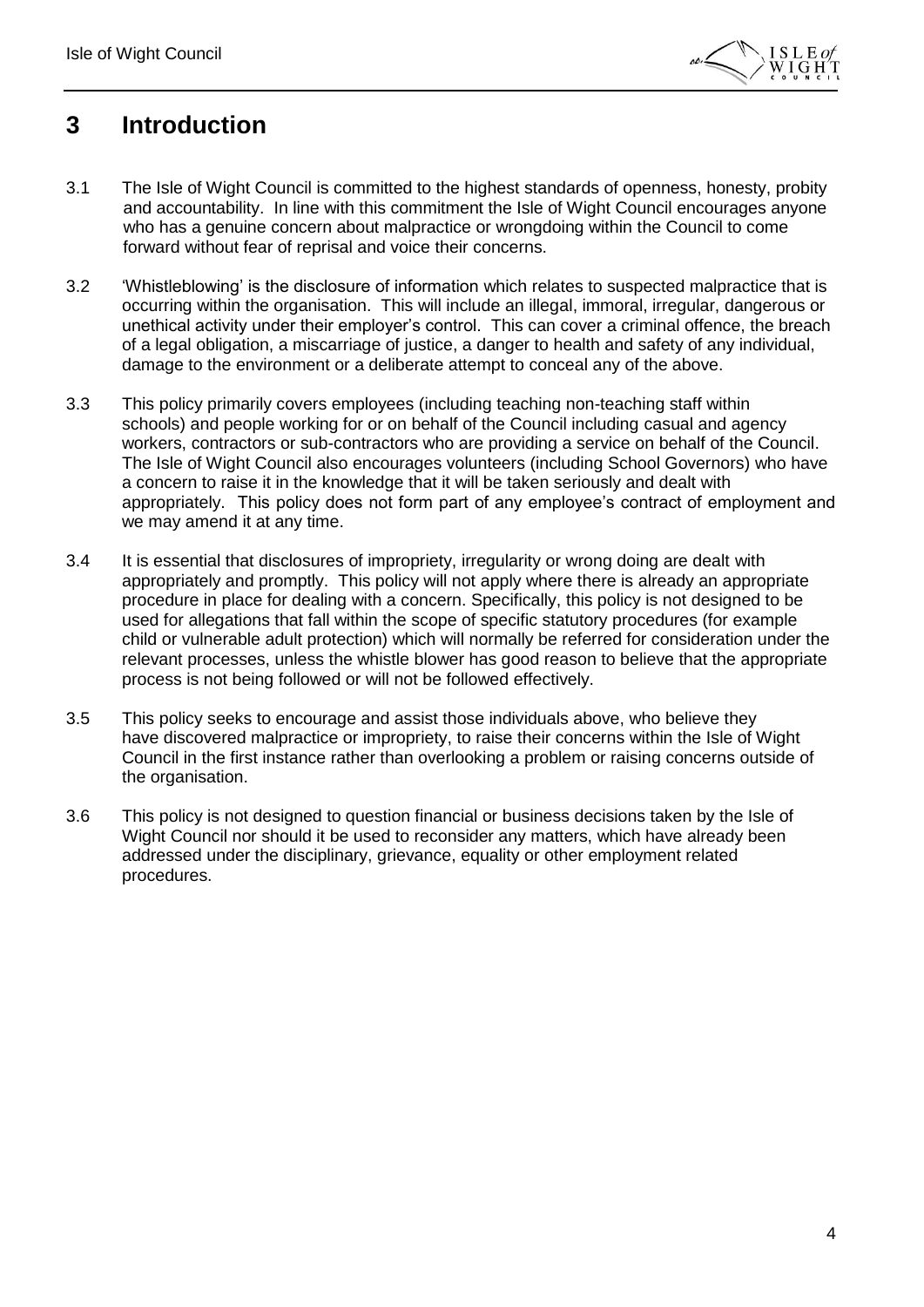

### <span id="page-4-0"></span>**4 Policy aims**

- 4.1 This policy aims to:
- 4.1.1 Encourage all employees, or other individuals who work on behalf of the Council, to feel confident in raising concerns, where there is reasonable belief that it is either happening, has taken place, or is likely to happen in the future, in the knowledge that their concerns will be taken seriously and investigated as appropriate, and that their confidentiality will be respected.
- 4.1.2 Provide guidance as to how to raise a Whistleblowing concern.
- 4.1.3 Reassure employees that they should be able to raise genuine Whistleblowing concerns without fear of reprisals, even if they turn out to be mistaken.

**If in doubt – raise it!**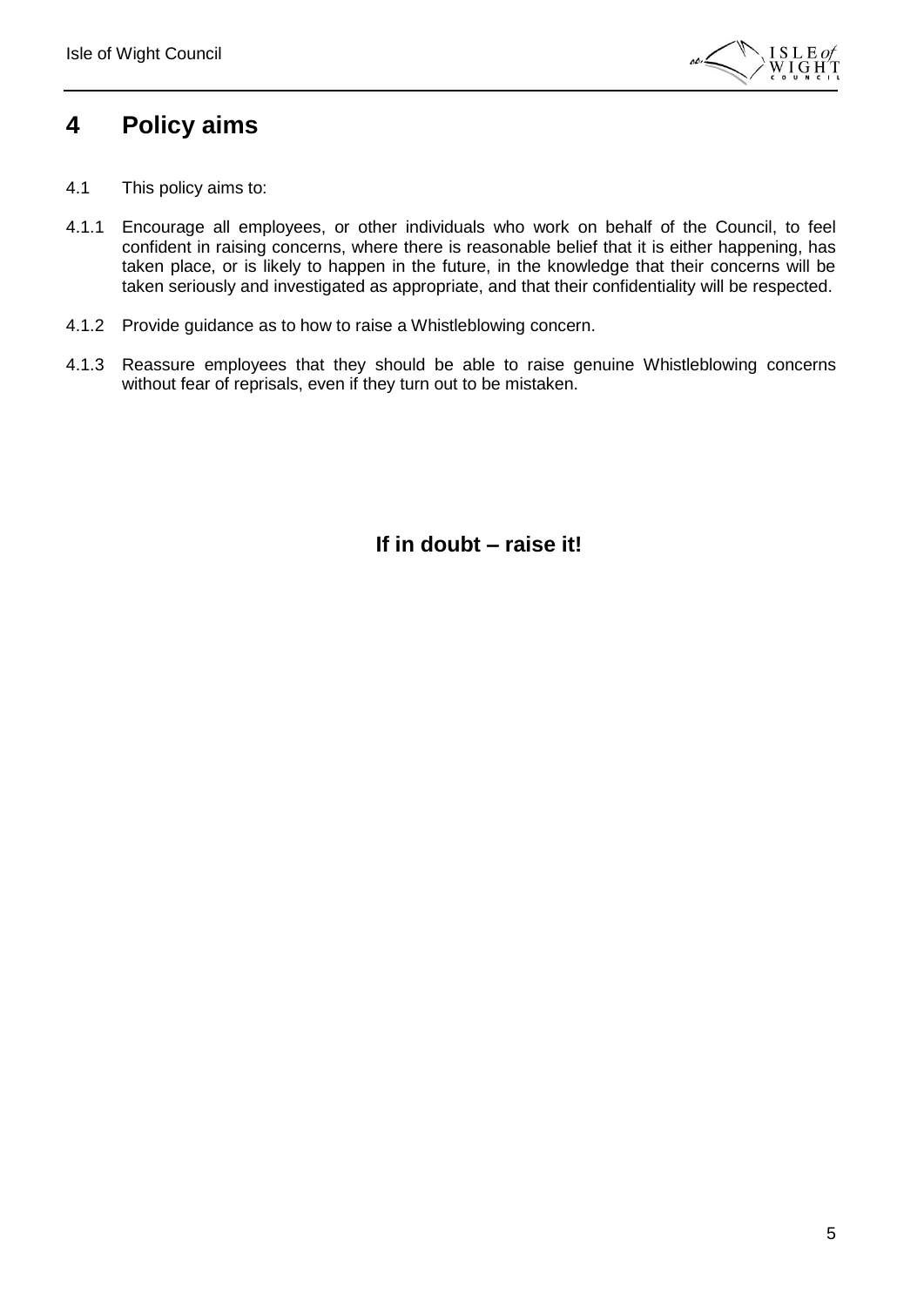

### <span id="page-5-0"></span>**5 Scope of policy**

- 5.1 This policy is designed to deal with disclosure of information by an employee who relates to some danger, bribery, corruption, fraud or other unlawful or unethical conduct in the workplace. A "qualifying disclosure" means any disclosure of information which relates to something which involves an issue in the public interest, where the individual has reasonable belief that any of the following is either happening, has taken place, or is likely to happen in the future:
	- Criminal activity;
	- Miscarriages of justice:
	- Unauthorised use of public funds:
	- Possible fraud, corruption, bribery or malpractice;
	- Failure to comply with any legal or professional obligation or regulatory requirement;
	- Damage to the environment;
	- Danger to health and safety or welfare of other staff members or the public;
	- Breaches of Isle of Wight Council internal policies and procedures including the Employee's Code of Conduct;
	- Breaches of agreed Isle of Wight Council or governing body procedures;
	- Conduct likely to damage the reputation of the Isle of Wight Council;
	- Unauthorised disclosure of confidential information;
	- Negligence;
	- Allegations of abuse to children, young people and vulnerable adults;
	- Other unethical conduct;
	- Deliberate concealment of any of the above matters.
- 5.2 This Whistleblowing Policy is primarily for concerns where the interests of others or the organisation itself are at risk. If you have a concern about financial misconduct or fraud, please also refer to the Counter-Fraud and Corruption Strategy.
- 5.3 There are existing procedures in place that enable employees to raise a concern relating to their employment. These would normally be made under the Harassment & Bullying (Protection From) or Grievance procedure. Employees should consult this policy and obtain advice from Human Resources in relation to discrimination, harassment, bullying and victimisation.
- 5.4 There are also detailed procedures issued by professionals in relation to the protection of children, young adults and vulnerable adults.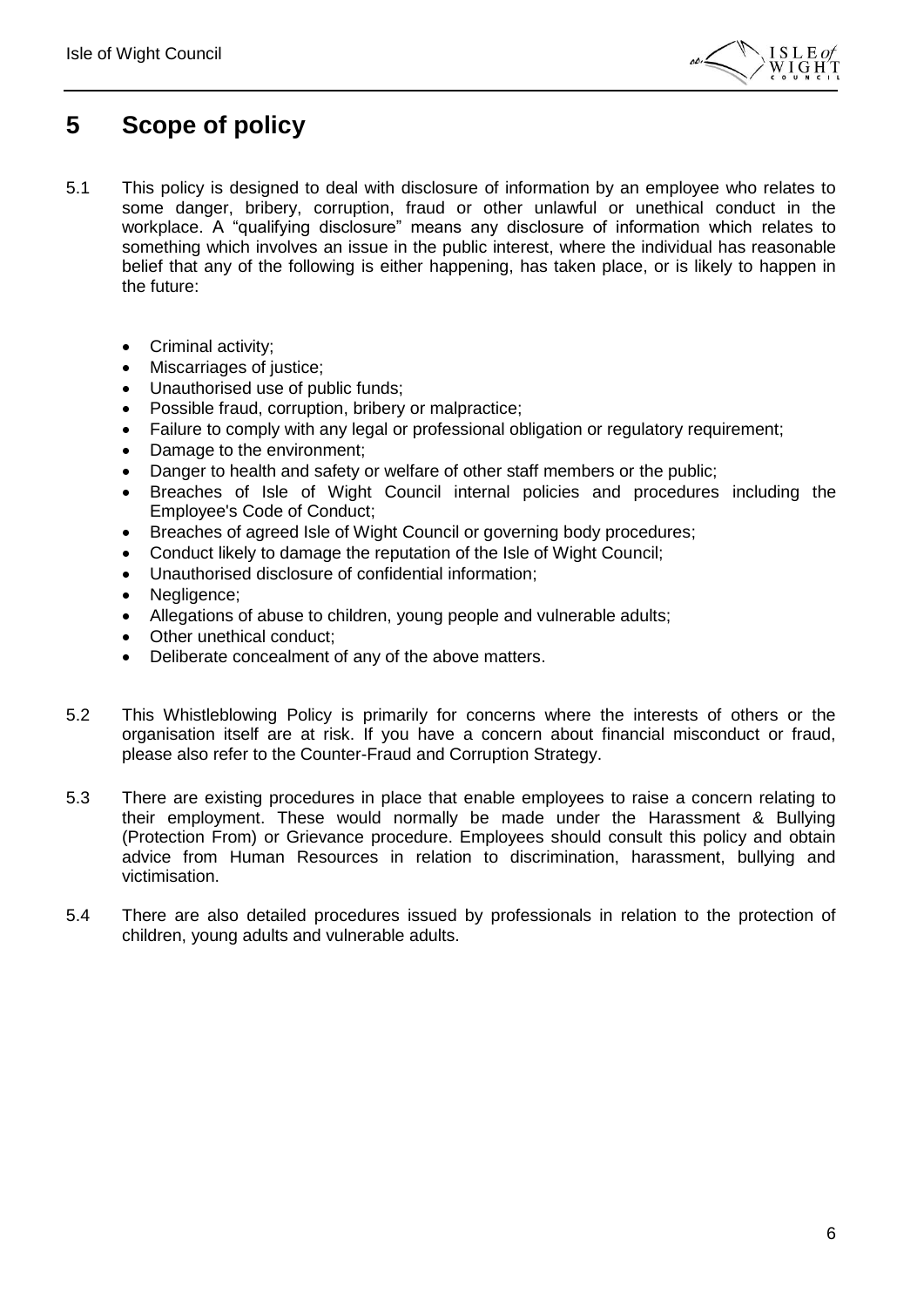

### <span id="page-6-0"></span>**6 Our assurances to you**

### **Your Protection and Support**

6.1 The Isle of Wight Council believes that a culture of openness and accountability is essential. It also recognises that the decision to report a concern can be a difficult one to make, not least because of fear of reprisal from those responsible for the alleged malpractice.

It is an integral part of this policy that employees can 'blow the whistle' without fear of recrimination, reprisal, or be disadvantaged in any way. This Policy aims to reassure workers that it is safe and acceptable to speak up and to enable Whistleblowing concerns to be raised at an early stage and in the right way. A confidential support and counselling hotline are available to whistleblowers who raise concerns under this policy. link: <http://wightnet.iow.gov.uk/hr/HealthSafeWell/EmpAssist.aspx>

- 6.2 The Isle of Wight Council will not tolerate harassment or victimisation in any form and will take action and put in place support measure to protect employees who raise a concern. Any employee who makes an allegation that turns out to be unfounded will not be penalised if there is evidence that they had a genuine concern, or belief, when making the allegation.
- 6.3 The Public Interest Disclosure Act 1998 amends the Employment Rights Act 1996 to introduce new rights for workers not to be subjected to unfair dismissal or detriment by their employer for making a protected disclosure.
- 6.4 A qualifying disclosure will be 'protected' if the worker reasonably believes that it is made "in the public interest". A worker has the right not to be subjected to any detriment by his or her employer on the grounds that they have made a protected disclosure. 'Detrimental treatment' includes being unfairly penalised, disciplined or subjected to any other detriment (including termination of the employment contract). In addition, whistleblowers are protected from suffering a detriment, bullying or harassment from another worker.
- 6.5 It is a disciplinary offence to victimise an employee for raising a protected disclosure. It is also a disciplinary offence to maliciously make a false allegation.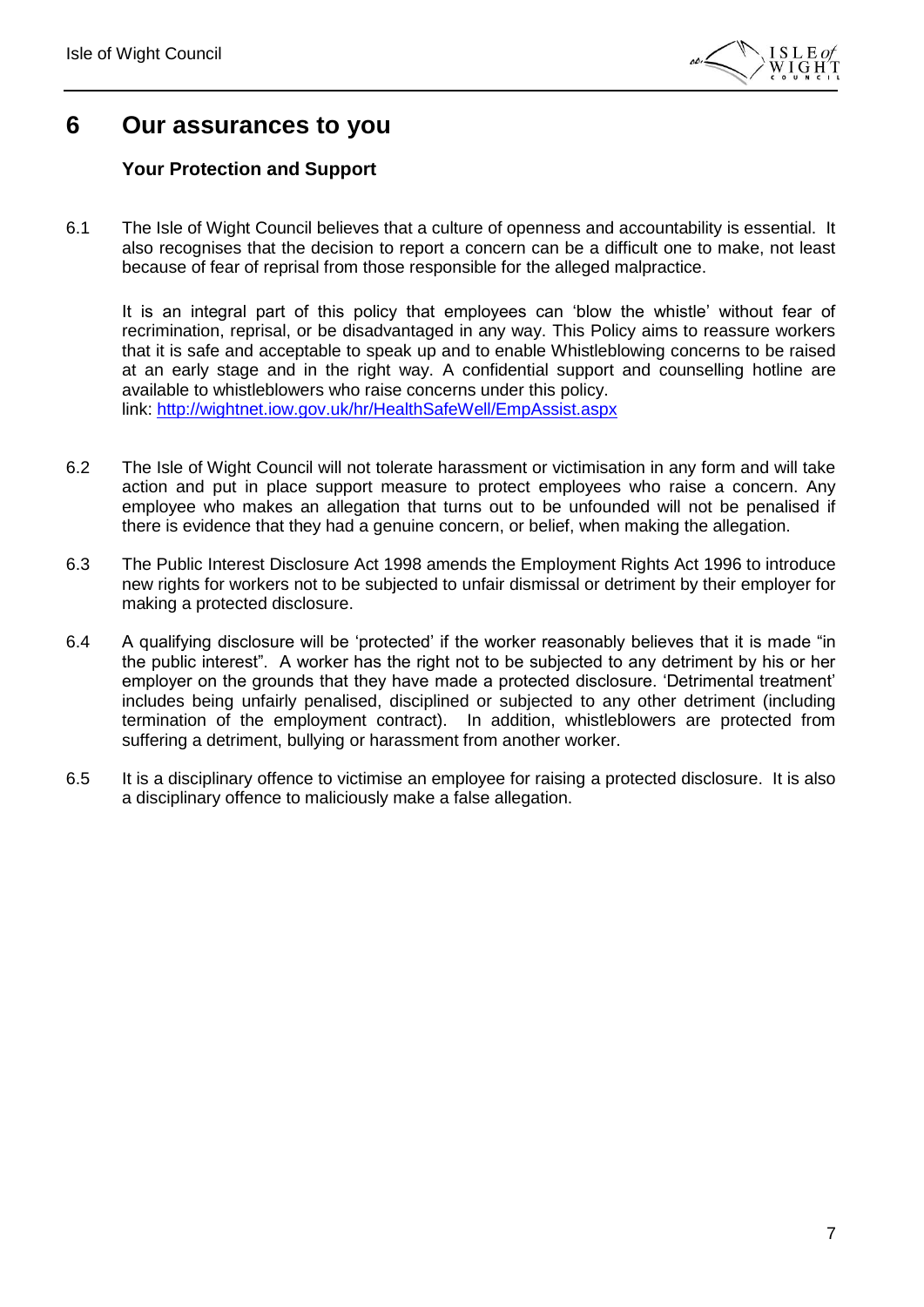

### <span id="page-7-0"></span>**7 How to raise a concern**

Please remember that you do not need to have evidence of malpractice before raising a concern. However, you are asked to explain as fully as you can the information or circumstances that gave rise to your concern.

- 7.1 If you have a Whistleblowing concern, you are asked to raise it in the first instance with your line manager (or trade union representative), who will undertake an initial assessment of the whistleblowing disclosure. We request that concerns are raised preferably in writing, however, they can be raised verbally. It should include reference to the fact that it is a whistleblowing disclosure, the background and history of the concerns, names, copies of any documents, dates, places along with why you are particularly concerned about the situation.
- 7.2 It is recognised that your first actions will depend upon the seriousness and sensitivity of the issues and who you believe to be involved. Should you feel unable to raise the matter with your line manager, for whatever reason, you should raise your concern with your trade union representative, your manager's superior or alternatively with any of the following officers:

**Assistant Director of Corporate Services (Monitoring Officer), Helen Miles - 01983 821000 ext 6342**

**Assistant Director of Finance, Kerry Hubbleday – 01983 821000 ext 6381**

**Director of Corporate Services, Claire Shand - 01983 821000 ext 6283**

These people have been given special responsibility for dealing with whistleblowing concerns.

*NB:* The role of the Monitoring Officer is to be responsible for making sure that all Council *actions are lawful and to report any unlawful acts or maladministration to the Council.*

If you want to raise the matter in confidence, please say so at the outset so that appropriate arrangements can be made.

7.3 If the above channels have been followed and you still have concerns, or if you feel that the matter is so serious that you cannot discuss it with any of the above, please contact

#### **The Head of Paid Service (known as the Chief Executive, John Metcalfe) 01983 821000 ext 6341**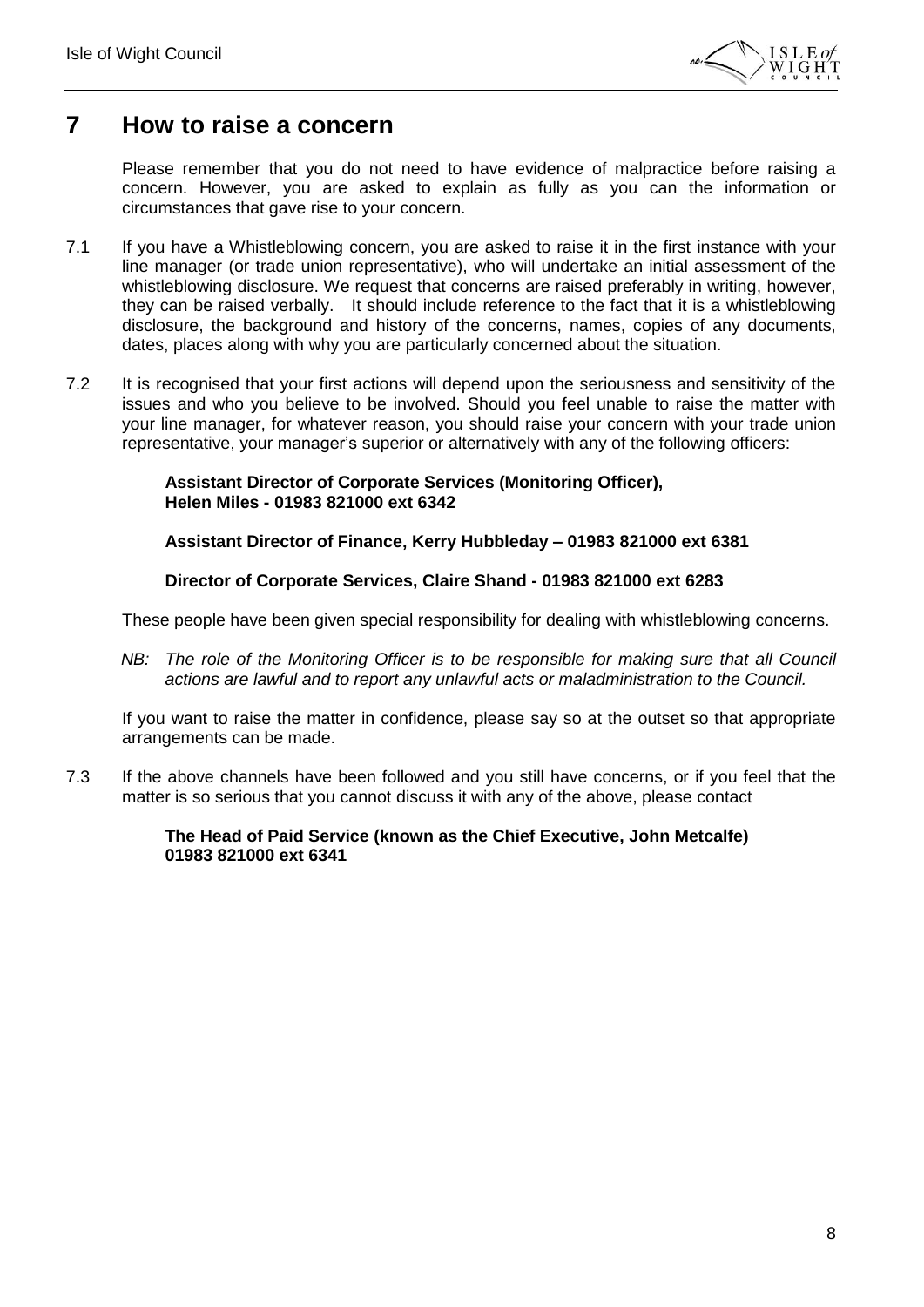

### <span id="page-8-0"></span>**8 How the Council will handle the matter**

- 8.1 The Council hopes that an individual will feel able to voice Whistleblowing Concerns openly under this Policy. However, if you want to raise your concern confidentially, every effort will be made to protect your identity. If it is considered necessary to reveal identifying information about the whistleblower then this will be discussed with you prior to disclosure.
- 8.2 The Council does not encourage the submission of anonymous disclosures as concerns are more difficult to investigate and are generally less powerful. Anonymous whistleblowing referrals will be considered at the discretion of the officers handling the concern. Whistleblowers who are concerned about possible reprisals if their identity is revealed should contact one of the named officers within section 7.2.
- 8.3 Your whistleblowing disclosure will be acknowledged within 5 working days. Within the next 10 working days you will be receive written confirmation on how it is proposed the matter be dealt with. You will be advised of any initial enquires that have been made, whether further investigation is required, and if not, why not (where appropriate), provided with details of support mechanisms available, advised of the investigating officer (where appropriate), and, an estimate of how long it will take to provide a final response along with how you will be informed of progress. The response will depend on the nature of the concern raised and may be advice only, resolved by agreed action without the need for further investigation or identified as requiring a formal investigation.
- 8.4 The amount of contact between you and the Officer considering your whistleblowing disclosure will depend on the nature of the concerns raised and whether any additional information is required from you. If a meeting is necessary, you will have a right to be accompanied by a work colleague or a trade union representative.
- 8.5 If you have any personal interest in the matter, you should disclose this at the outset. If it is considered that your concern falls more appropriately within the Council's Grievance Policy, Equality Policy or other relevant procedure, you will be notified.
- 8.6 Whilst the Council cannot guarantee a response to matters raised in a way that you may wish, all concerns raised under this policy will be handled in a timely, robust and fair manner.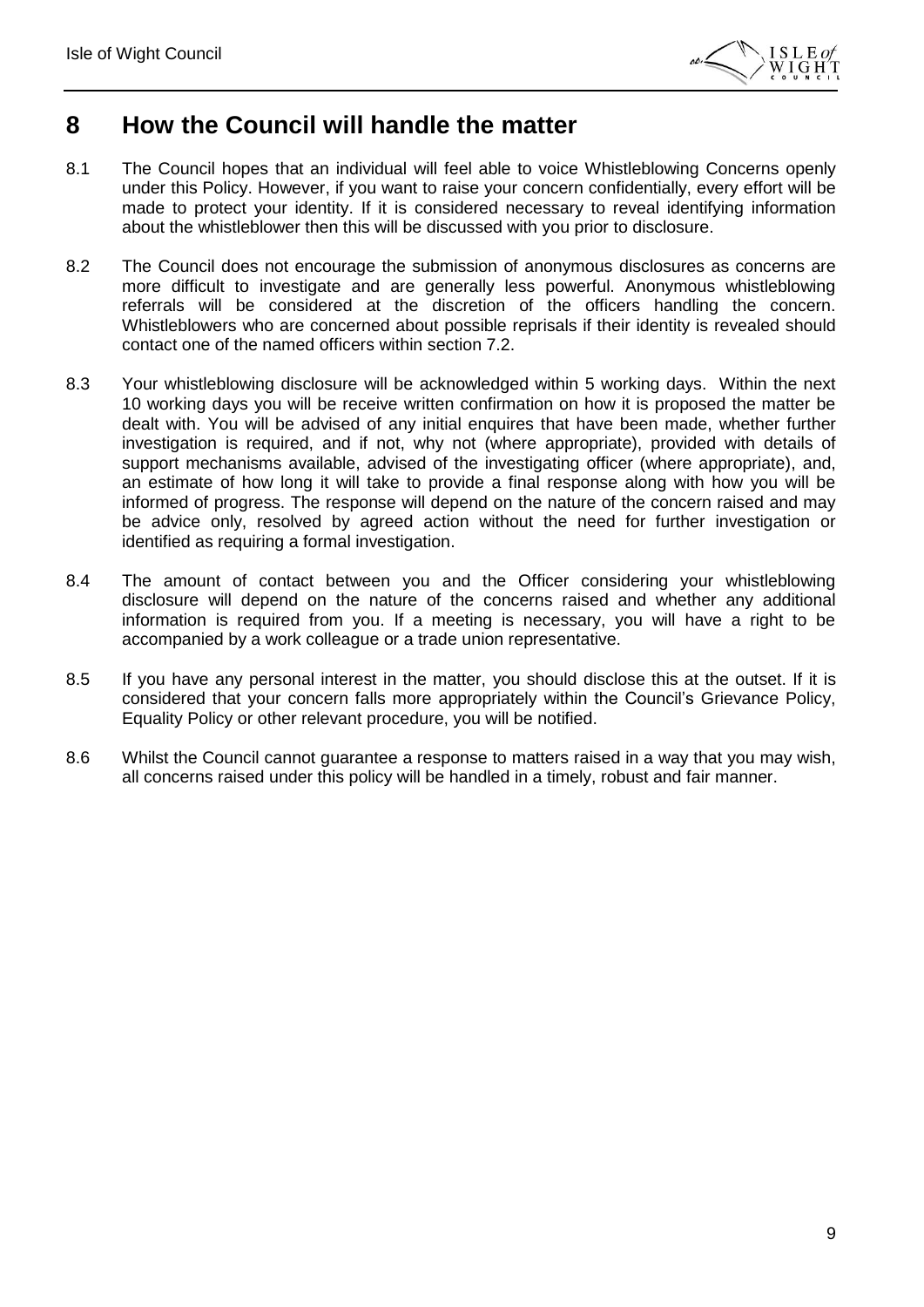

### <span id="page-9-0"></span>**9 Investigation and outcome**

- 9.1 Once a whistleblowing concern has been raised, an initial assessment will be undertaken to determine the scope of any informal review, internal inquiry or the need to undertake a more formal investigation.
- 9.2 In some cases, it may be considered appropriate to appoint an investigating officer. The investigating officer appointed may be internal or external to the organisation and/or have a particular specialism dependent upon the nature of the concerns raised.
- 9.3 The investigating officer will keep you informed of the progress of the investigation and anticipated timescales. You should treat any information shared about the investigation confidential.
- 9.4 If the allegation is against an employee, further action may be taken under one of the other Council policies which may include disciplinary action, where appropriate. However, sometimes the need for confidentiality may prevent the sharing of specific details regarding the investigation or information about whether any disciplinary action will be taken as a result.
- 9.5 Where the allegation is against a third party, appropriate action might include speaking or writing to the person and / or their superior about the situation; or, in very serious cases, banning them from the premises or terminating a contract with them.
- 9.6 Whether or not a Whistleblowing concern is confirmed by the investigation, we will consider how best to manage the ongoing working relationship between all persons involved with the Whistleblowing concerns. It may be appropriate to arrange some form of mediation and / or counselling, or to change the duties, working location or reporting lines of any of the individuals involved in the Whistleblowing concerns raised.
- 9.7 The Council takes all concerns seriously and can assure you that no action will be taken against an individual if they have raised a concern in the genuine belief that it is, or may be true. However, if it is concluded that the whistleblower has made false allegations maliciously or with a view to personal gain, the individual will be subject to disciplinary action.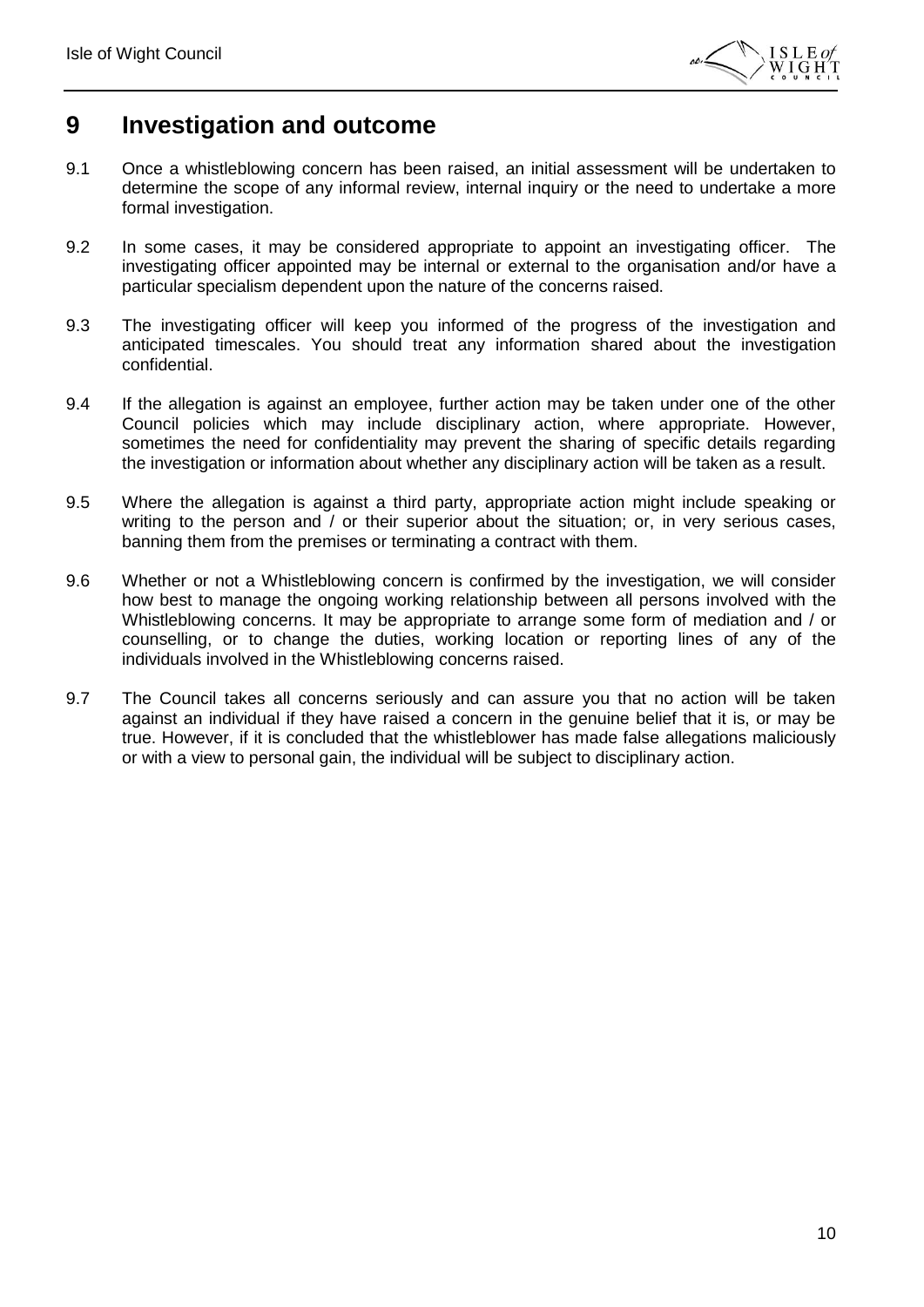

## <span id="page-10-0"></span>**10 If you are not satisfied**

- 10.1 While we cannot always guarantee the outcome that you may be seeking as a result of raising the matter with us, we will try to deal with your concern fairly and in an appropriate way. By using this policy, you can help us to achieve this.
- 10.2 If you are not happy with the way in which your concern has been handled, you can raise it with one of the other key contacts in section 7.2 or through your trade union representative. Alternatively, you may contact the Chief Executive, whose contact details are set out in section 7.3.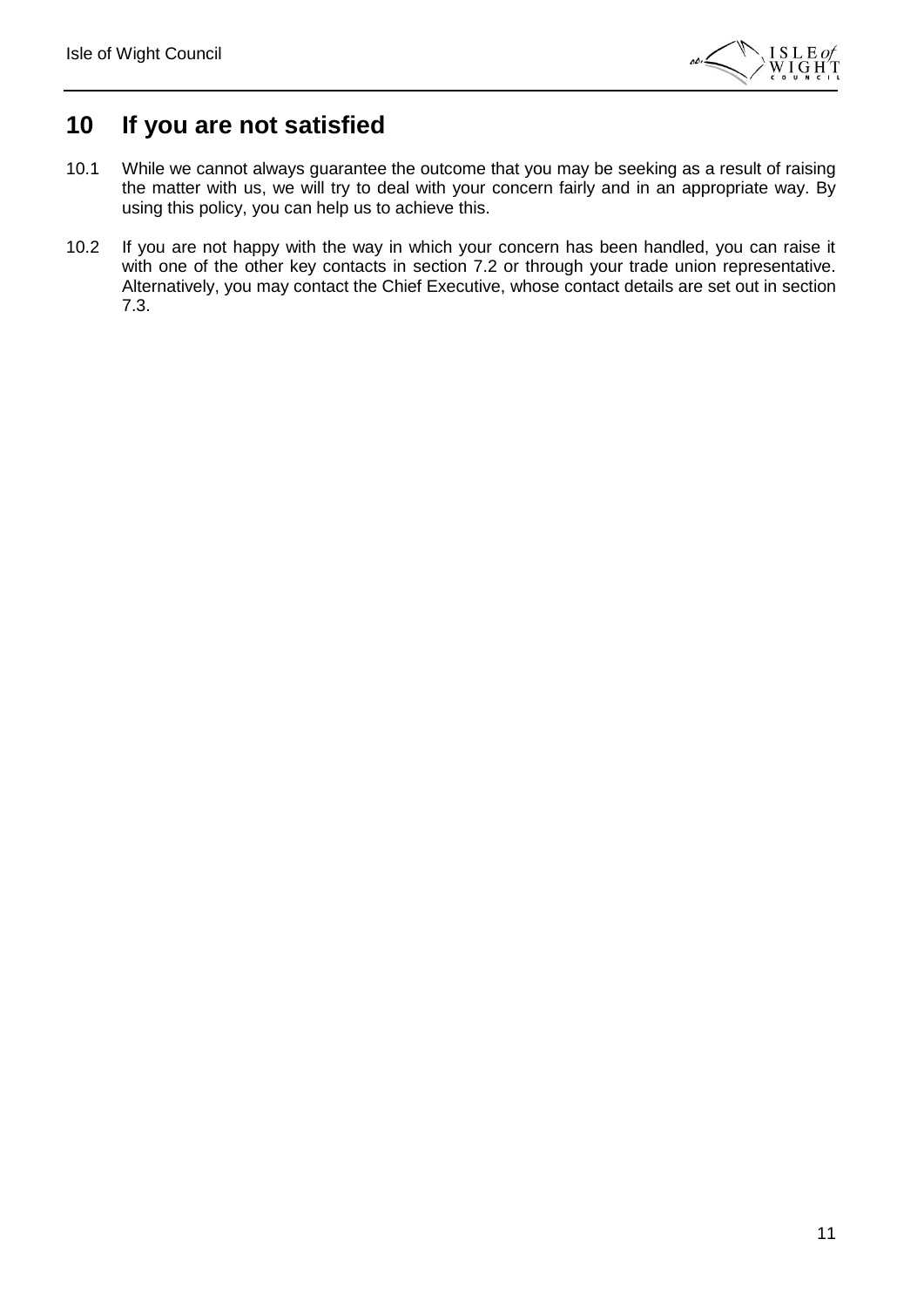

## <span id="page-11-0"></span>**11 Independent advice**

If you are unsure whether to use this Policy or you want confidential advice at any stage, you may contact the independent charity Public Concern at Work on 020 7404 6609 or by email at [helpline@pcaw.co.uk.](mailto:helpline@pcaw.co.uk) Their lawyers can talk you through your options and help you raise a Whistleblowing Concern.

You can also contact your union (where applicable) for advice.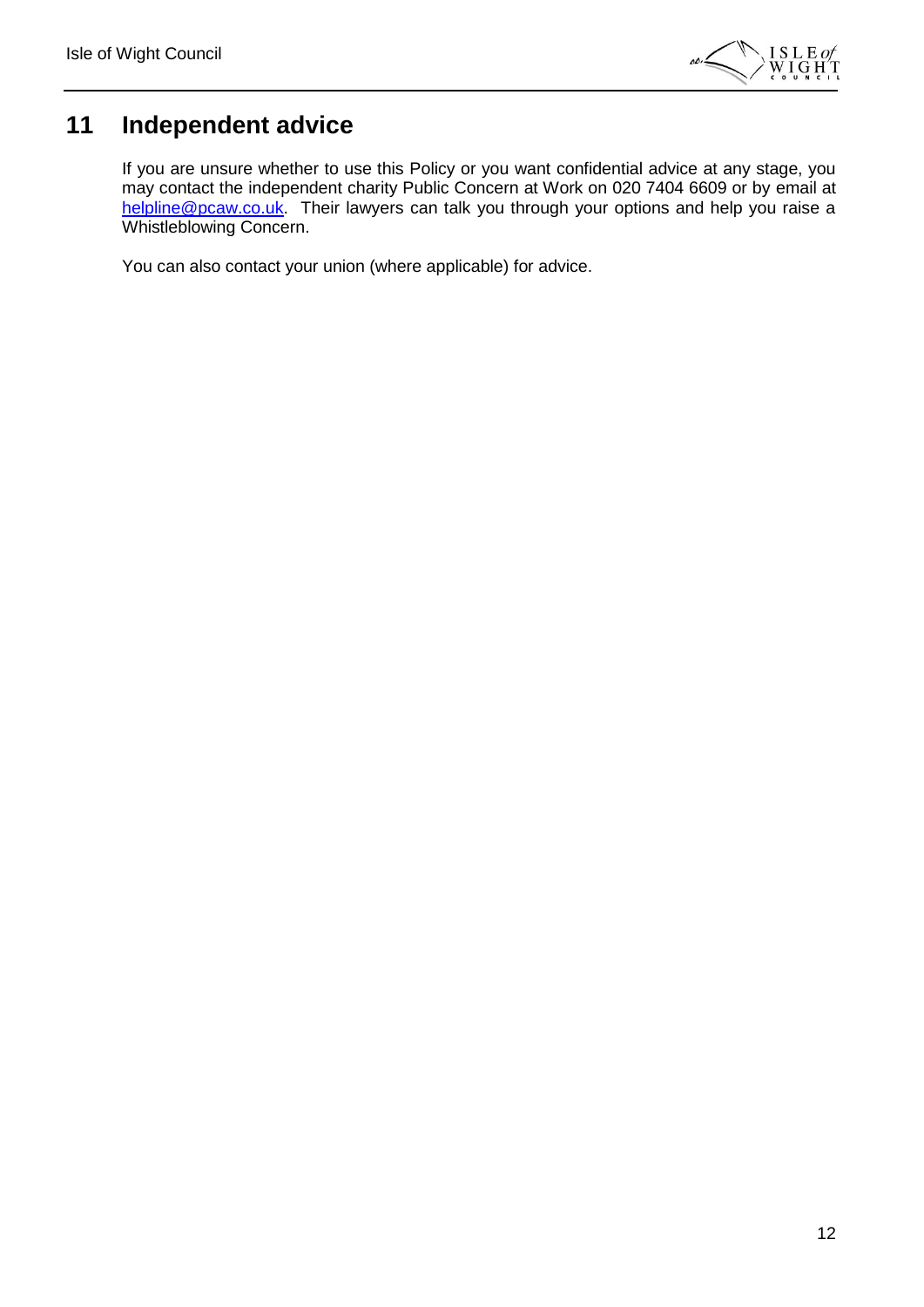

### <span id="page-12-0"></span>**12 External contacts**

- 12.1 The aim of this Policy is to provide an internal mechanism for reporting, investigating and remedying any wrongdoing in the workplace. In most cases you should not find it necessary to alert anyone externally.
- 12.2 While we hope this Policy gives you the reassurance you need to raise your concern internally with us, we recognise that there may be circumstances where it may be appropriate for you to report a concern to an external body such as:
	- The District Auditor;
	- Relevant professional bodies or regulatory organisations such as the Care Quality Commission;
	- The Police:
	- The Local Government Ombudsman.
	- Your Trade Union Representative

It will very rarely, if ever, be appropriate to alert the media. We strongly encourage you to seek advice before reporting a concern to anyone external, or contact Public Concern at Work (or, if applicable, your union), who will be able to advise you on such an option if you wish.

12.3 Whistleblowing concerns usually relate to the conduct of our staff, but they may sometimes relate to the actions of a third party. The law allows you to raise a concern in the public interest with a third party, where you reasonably believe it relates mainly to their actions or something that is legally their responsibility. However, we encourage you to report such concerns internally first. You should contact your line manager or one of the other individuals set out in section 7 for guidance.